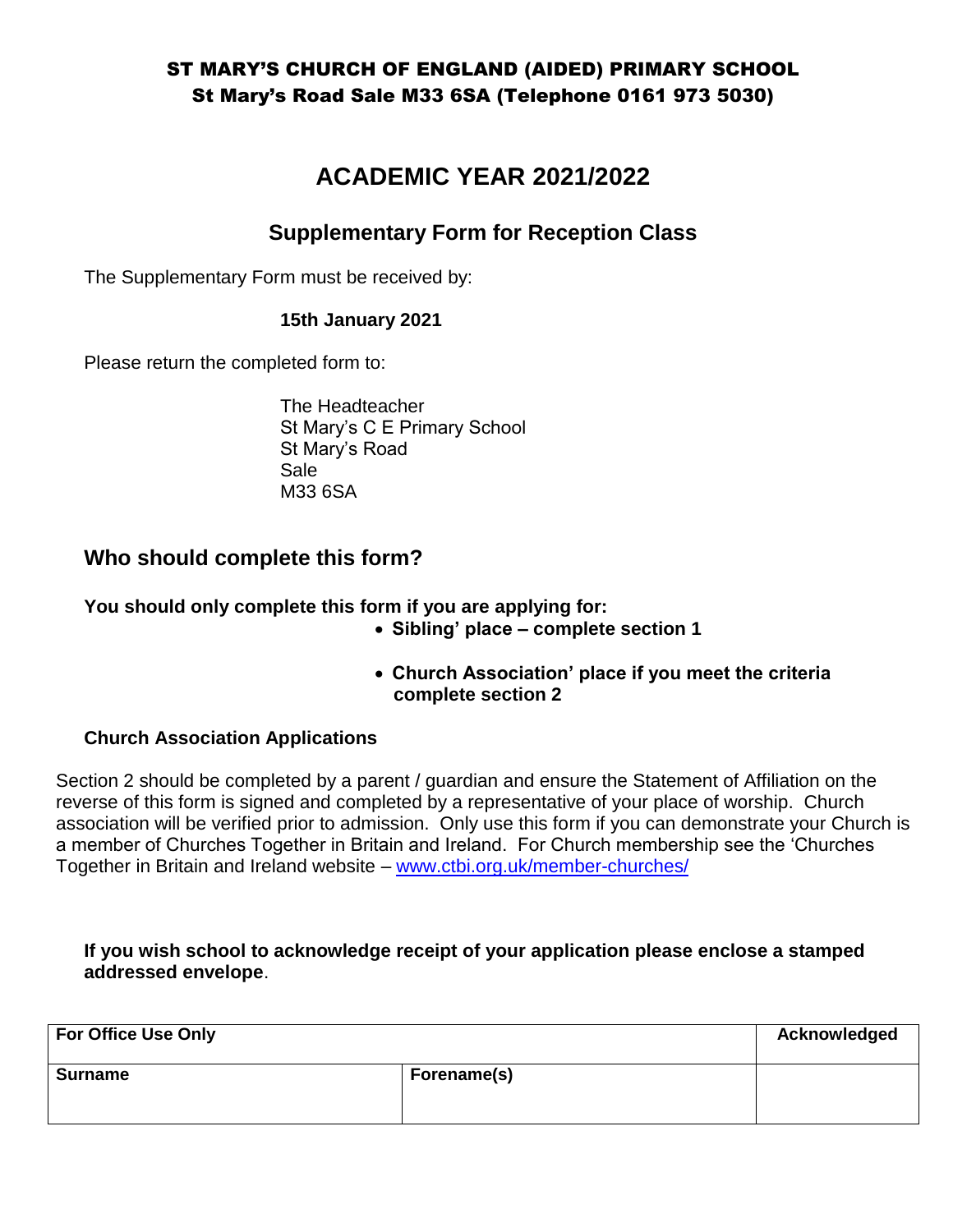## **Supplementary Form for Reception Class**

Please ensure you have read the Admissions Policy carefully before completing the form and answer the questions as fully as possible. The information you supply on this form will be treated as confidential to the Governors and the School. It will not be shared with any other school or outside body without your permission, except that it will be supplied to the Independent Admissions Appeals Tribunal in the event of an appeal being lodged.

| <b>Child Information</b>     |                |  |
|------------------------------|----------------|--|
| Surname of Child:            | Gender:        |  |
|                              |                |  |
| First Name:                  | Date of Birth: |  |
|                              |                |  |
| <b>Child's Home Address:</b> |                |  |
|                              |                |  |
|                              | - - -          |  |

Post Code:

| <b>Parent/Carer Information</b>                                   |                    |  |
|-------------------------------------------------------------------|--------------------|--|
| (please give details of persons who have parental responsibility) |                    |  |
| Relationship:                                                     | Relationship:      |  |
|                                                                   |                    |  |
| Surname:                                                          | Surname:           |  |
|                                                                   |                    |  |
| <b>First Name:</b>                                                | <b>First Name:</b> |  |
|                                                                   |                    |  |
| Address:                                                          | Address:           |  |
| Post Code:                                                        | Post Code:         |  |
| Telephone at Home:                                                | Telephone at Home: |  |
|                                                                   |                    |  |
| Mobile Telephone:                                                 | Mobile Telephone:  |  |
|                                                                   |                    |  |
| E-mail address:                                                   | E-mail address:    |  |
|                                                                   |                    |  |

#### **Section 1. SIBLING PLACE**

**Children who have a sibling in the school who will be attending the school at the time of the proposed admission or who have attended the school in the 2 academic years prior to admission.**

| <b>Child's Name</b> | Date of Birth |  |
|---------------------|---------------|--|
| <b>Child's Name</b> | Date of Birth |  |
| <b>Child's Name</b> | Date of Birth |  |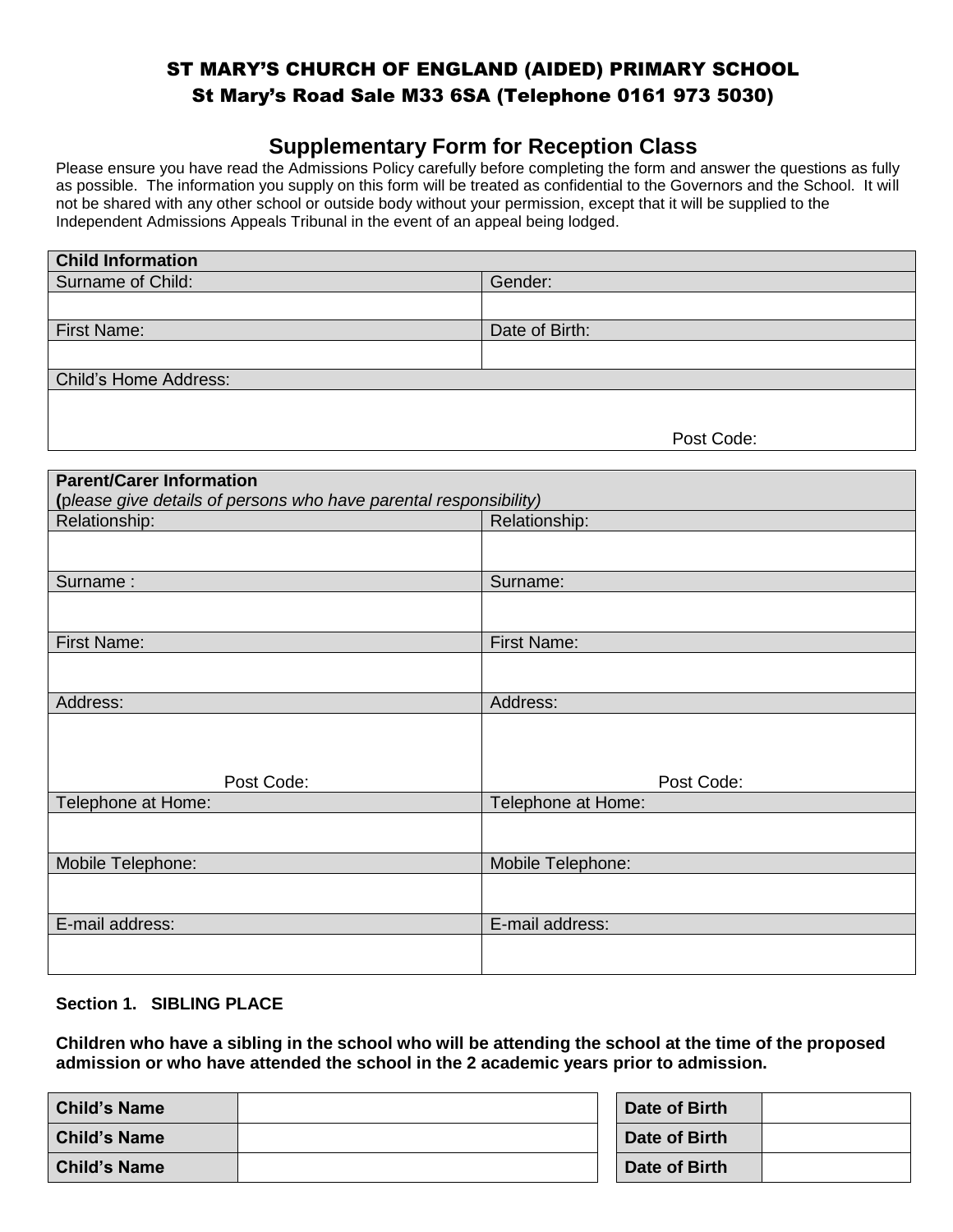**Only use this form if you can demonstrate your Church is a member of Churches Together in Britain and Ireland, Using the CTBI website please indicate to which member Church you belong. For Church membership see the 'Churches Together in Britain and Ireland website –** [www.ctbi.org.uk/member-churches/](http://www.ctbi.org.uk/member-churches/) 

#### **Section 2. CHURCH ASSOCIATION PLACE**

| <b>Definition of Regular Worshipper</b>                                                                                                                                                                                                                                                                                                                                              |  |                   |      |
|--------------------------------------------------------------------------------------------------------------------------------------------------------------------------------------------------------------------------------------------------------------------------------------------------------------------------------------------------------------------------------------|--|-------------------|------|
| Either parent attends 2 services per month for the 6 months prior to date of application. Where a family have<br>recently moved into the area then evidence of a similar commitment to a previous church will be required.                                                                                                                                                           |  |                   |      |
| I/ we confirm that the above criterion is met                                                                                                                                                                                                                                                                                                                                        |  | Yes l             | No l |
| <b>Signed</b>                                                                                                                                                                                                                                                                                                                                                                        |  | parent / guardian |      |
| In the event that during the period specified for attendance at worship the church has been<br>closed for public worship and has not provided alternative premises for that worship, the<br>requirements of these admissions arrangements in relation to attendance will only apply to<br>the period when the church or alternative premises have been available for public worship. |  |                   |      |
| <b>Name of Worshipper:</b>                                                                                                                                                                                                                                                                                                                                                           |  |                   |      |
| <b>Name of Worshipper:</b>                                                                                                                                                                                                                                                                                                                                                           |  |                   |      |
|                                                                                                                                                                                                                                                                                                                                                                                      |  |                   |      |
| <b>Place of Worship</b>                                                                                                                                                                                                                                                                                                                                                              |  |                   |      |
| <b>Denomination / Member Church</b>                                                                                                                                                                                                                                                                                                                                                  |  |                   |      |
| <b>Date Started Attending</b>                                                                                                                                                                                                                                                                                                                                                        |  |                   |      |
|                                                                                                                                                                                                                                                                                                                                                                                      |  |                   |      |

| Name of Vicar/ priest/ faith leader |  |
|-------------------------------------|--|
| <b>Telephone Number</b>             |  |
| <b>Address:</b>                     |  |
| Post code                           |  |

| <b>Previous Place of Worship</b>    |  |
|-------------------------------------|--|
| <b>Denomination / Member Church</b> |  |
| <b>Dates Attended</b>               |  |
| Name of Vicar/ priest/ faith leader |  |
| <b>Telephone Number</b>             |  |
| <b>Address:</b>                     |  |
| Post code                           |  |